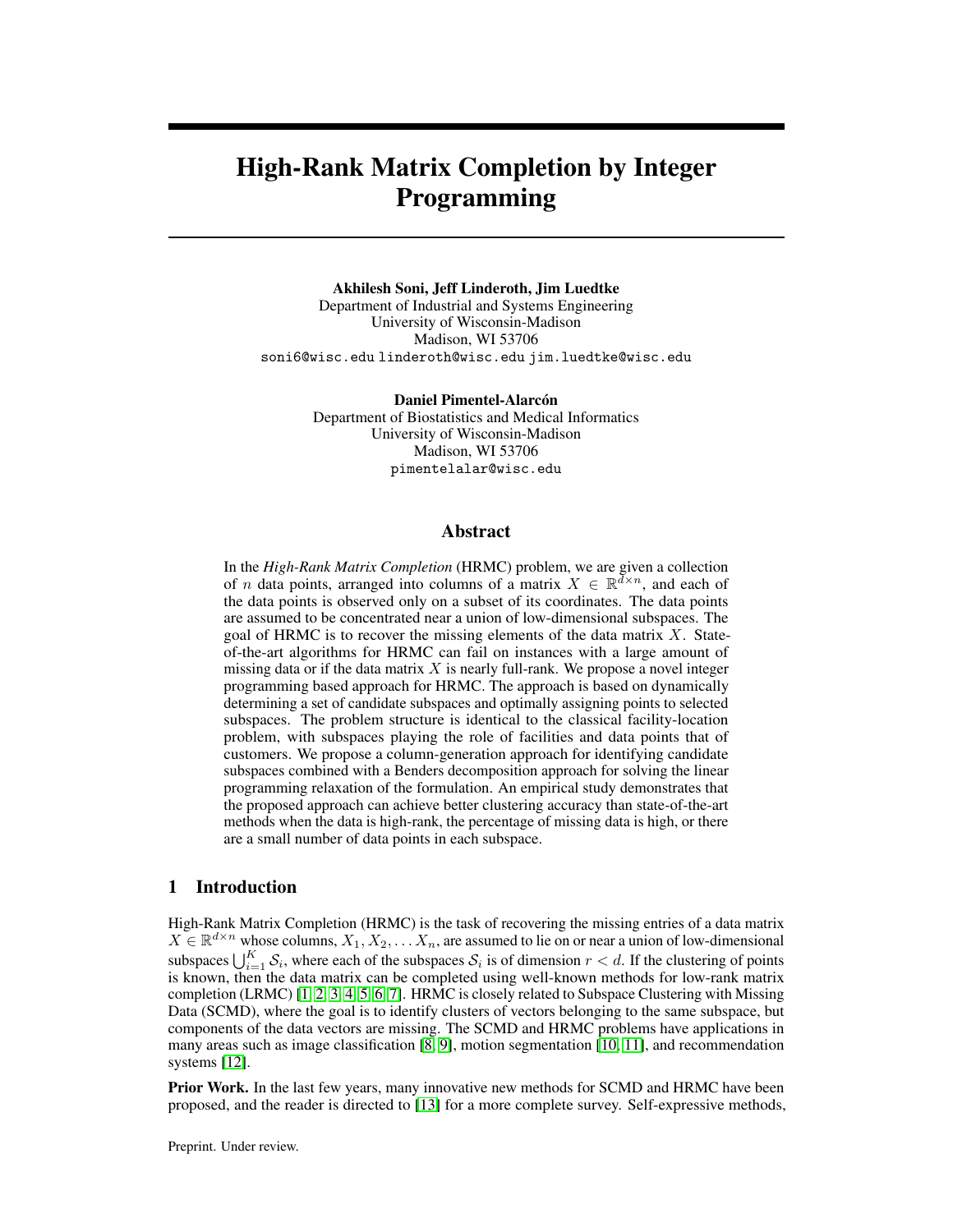originally proposed for complete data by Elhamifar and Vidal [14], are based on expressing each data point as a sparse linear combination of other data points. These methods have been extended to the case of missing data [15, [16,](#page-11-0) [17,](#page-11-1) [18,](#page-11-2) [19,](#page-11-3) [20\]](#page-11-4). Self-expressive methods may have trouble recovering the matrix or correctly clustering the data points when the percentage of missing data is high or the matrix is high-rank, i.e., when  $Kr \approx d$ . Algebraic methods that perform matrix completion without explicit clustering have also been proposed [\[21,](#page-11-5) [22,](#page-11-6) [23\]](#page-11-7). Algebraic methods often require a large number of points per subspace for good performance.

Another family of methods for HRMC is based on matrix factorization that directly seeks the bases of the low-dimensional subspaces [\[24,](#page-11-8) [25\]](#page-11-9). The resulting optimization problems are non-convex, and thus these methods are prone to converge to locally-optimal solutions. Lane et al. [13] recently did an extensive empirical evaluation of existing SCMD algorithms and concluded that zero filled sparse subspace clustering methods (based on self expressiveness) [15], when alternated with low-rank matrix completion [\[16\]](#page-11-0), showed the overall best performance. This method is referred to as Alt-PZF-EnSC+gLRMC where Alt stands for Alternating, PZF for projected-zero filled, EnSC for elastic net subspace clustering [\[26\]](#page-11-10), and gLRMC for group low-rank matrix completion. A disadvantage of this method is that it requires setting two regularization hyperparameters.

Mixed integer linear programming (MILP)-based methods for subspace clustering and related problems haven't been extensively explored. One exception is the work of Hu et al. [\[27\]](#page-11-11), who give an integer programming model for subspace clustering. The model contains binary variables that assign data points to subspaces, so is similar to the model we propose in Section [2.](#page-1-0) However, the approach does not account for missing data, assumes that candidate subspaces are explicitly enumerated as input to the model, and does not scale well to large instances

Paper contributions. We propose a novel MILP solution framework for the HRMC problem that is based on dynamically determining a set of candidate subspaces and optimally assigning data points to the closest selected subspace. A key challenge in this approach is identifying, in a rigorous manner, a suitable set of candidate subspaces to include in the formulation. We cast this subspace generation problem as a nonlinear nonconvex optimization problem and propose a gradient-based approximate solution approach. Our framework can readily accommodate a huge number of candidate subspaces through its use of Benders decomposition to solve the linear programming (LP) relaxation of the MILP. The model has the advantage of integrating the subspace generation and clustering in a single, unified optimization framework. Our modeling framework also has the flexibility to include prior information about the data, if available. For example, information on a subset of points lying in the same subspace (or not) and information on lower and upper bounds on the number of subspaces or their dimensions can easily be included. Other advantages of our approach is that it does not require parameter tuning for good model performance and can easily incorporate constraints on the clusters.

As our work proposes a new method for solving an existing problem, we are not aware of potential negative societal impacts of this work.

The paper begins with a description of the integer programming formulation in Section [2.](#page-1-0) Section 3 discusses our decomposition approach to solve the model, and Section 4 presents experimental results that show the effectiveness of our framework.

## <span id="page-1-0"></span>2 Integer Programming Formulation

We assume that we are given a data matrix  $X \in \mathbb{R}^{d \times n}$ , with missing entries, whose columns are concentrated near a union of  $K$  subspaces, and each subspace is of dimension  $r$ . Note that the matrix X is low-rank when  $Kr \ll \min\{d, n\}$  and high-rank when  $Kr \approx \min\{d, n\}$ . We let  $\in \{0, 1\}^{d \times n}$ be the indicator matrix of observed entries for X, and we denote the set of integers  $\{1, 2, \ldots, T\}$  as  $[T]$ .

Our approach is based on iteratively building a (potentially very large) collection  $T$  of candidate subspaces. Integer programming is then employed to simultaneously select the best set of  $K$  candidate subspaces and assign each column of  $X$  to its closest selected subspace. For each candidate subspace  $t \in [T]$ , we let  $U_t \in \mathbb{R}^{d \times r}$  be a basis for its column subspace. We define the *closeness*  $c_{jt}$  of the vector  $X_i, j \in [n]$  to a candidate subspace  $t \in [T]$  as its residual (squared-distance) on the observed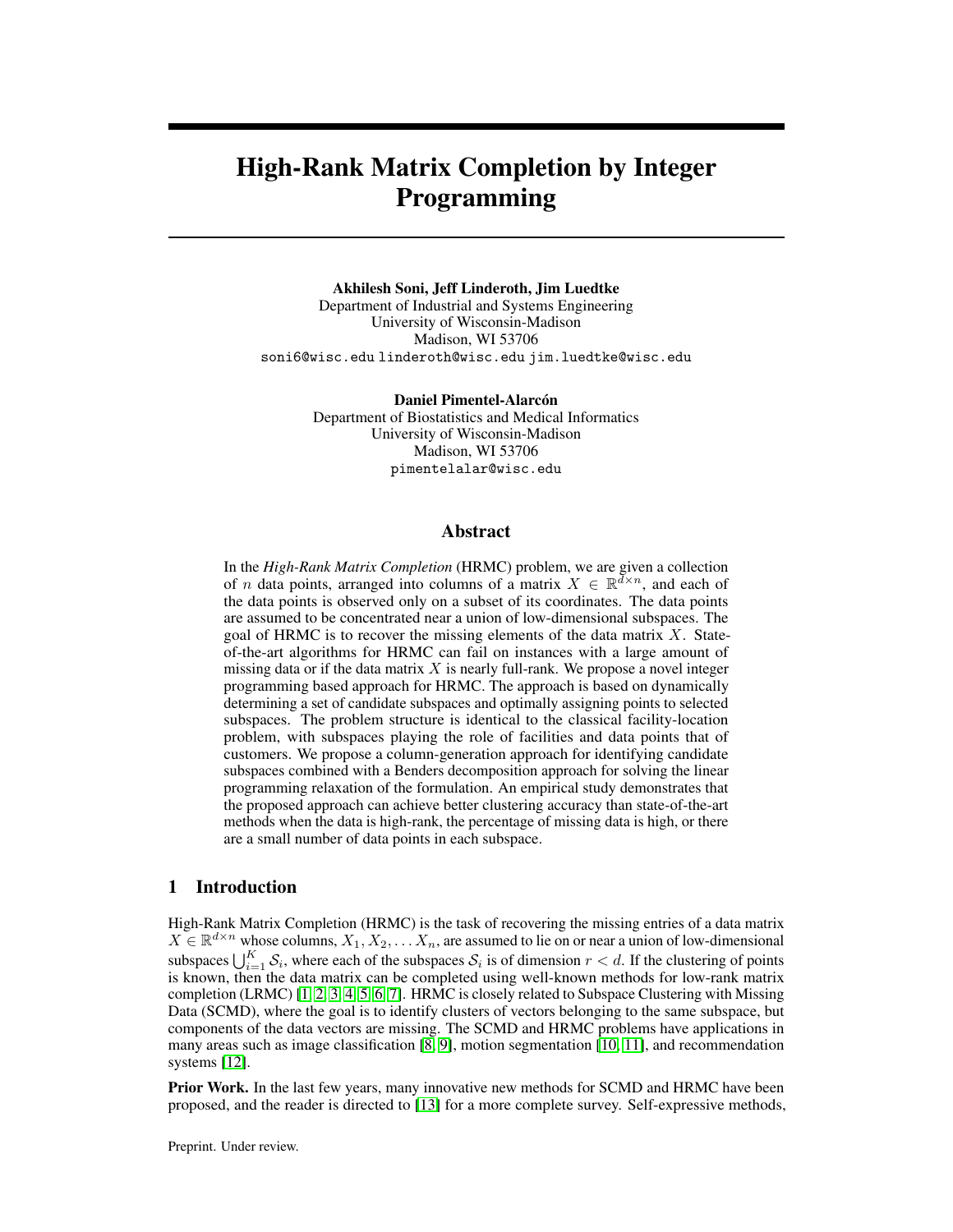entries:

$$
c_{jt} := \min_{v \ge R^r} \sum_{i:(i;j) \ge 2} (X_{ij} (U_t v)_i)^2
$$
 (1)

This is a natural cost model, but different cost models could also be incorporated into our framework. However, an advantage  $(f)$  is that it has a closed form solution in terms of a simple projection operator 24]. Speci cally, let U $_{\rm{ij}}$  denote the restriction of the subsp $\rm{at}$ eo the rows observed in columnj , and de ne the projection operat $\pmb{\mathsf{B}}_{\pmb{\mathsf{U}}_{-j}}~:=~\pmb{\mathsf{U}}_{-j}~(\pmb{\mathsf{U}}_{-j}^\mathsf{T}\pmb{\mathsf{U}}_{-j})^{-1}\pmb{\mathsf{U}}_{-j}^\mathsf{T}$  . Then the residual  $c_{it}$  can be obtained as

$$
c_{jt} = k(X_j) \t P_{U_{j}}(X_j) k_2^2.
$$
 (2)

Given T candidate subspaces, we formulate the HRMC problem as an integer program. Let f 0; 1g; 8j 2 [n]; t 2 [T] be a binary assignment variable that determines if vectors is given to subspace, and  $z_1$  2 f 0; 1g; 8t 2 [T] be a binary selection variable that indicates whether subspace is selected. The assignment of points to selected subspaces is similar to the facility location problem [\[28\]](#page-11-12), where the goal is to select which facilities to open and assign each customer to one of the open facilities. In our HRMC formulation, subspaces play the role of facilities, and vectors play the role of customers. Our complete integer programming formulation is the following:

$$
\begin{array}{ll}\n & \mathsf{X} & \mathsf{X} \\
\min \limits_{x,z} & \sum_{t_{\mathsf{Z}}[T] \text{ is } 2[n]} & \text{(3a, MLP)} \\
 & \mathsf{X}_{it} = 1; \quad 8j \quad 2 [n]\n\end{array}
$$

$$
x_{ij} = z_{t}; \t 8j 2 [n]; t 2 [T]
$$
(3c)  

$$
x_{ij} = x_{t}; \t 8j 2 [n]; t 2 [T]
$$
(3d)

$$
z_t = K; \t\t(3d)
$$

$$
z_t; x_{jt} \ 2 \ f \ 0; 1g; 8j \ 2 \ [n]; t \ 2 \ [T]: \tag{3e}
$$

The objective(3a) ensures that the model looks for the least cost assignment of vectors and subspaces. Constraint set(3b) ensures that each vector is assigned to exactly one subspace, and con Straints enforce that a vector is assigned to only a selected subspace. Constraint sures that exactly subspaces are selected.

The MILP formulation (3) assumes that we know both the subspaces dimension dithe number of subspaces (K). Knowledge of the subspace dimension is fundamental to our dynamic subspacegeneration approach which is based on matrix factorization. We discuss this more in detail in Section 3.2.

Casting HRMC as a facility-location type problem offers several advantages. First, the formulation can easily be extended to incorporate prior information about the data, such as vectors that should or should not belong to the same subspace, or bounds on the number of vectors assigned to a subspace. Second, the model is parameter-free, and requires no signi cant tuning. Finally, there has been recent signi cant work on solving large-scale facility location problems by exploiting their problem structure, and we can leverage these advances in our own solution ap[pro](#page-11-13)ach [29].

# 3 Decomposition algorithm

The formulation(3) is solved via the well-known branch-and-bound met[hod](#page-12-0), [which relies on solving a sequence of linear programming (LP) relaxations. The LP relaxati(3) is fthe problem created by replacing the integrality conditi $a_1$ s  $_1$  2 f 0; 1g with simple bound constraints  $z_t$ ;  $x_{jt}$  2 [0; 1]. The optimal solution value of the LP relaxation provides a lower bound on the optimal solution  $t\alpha(3)$ . The optimal dual variables of the LP relaxation also provide a systematic mechanism for dynamically generating new candidate subspaces—a vital component of our solution framework. Because the number of candidate subspares the number of points may be quite large, solving the LP relaxation is a computational challenge. In Section 3.1, we discuss a problem-speci c implementation of the Benders decomposition method for the solution of the LP relaxation to (3). Section 3.2 describes how to dynamically generate improving candidate subspaces.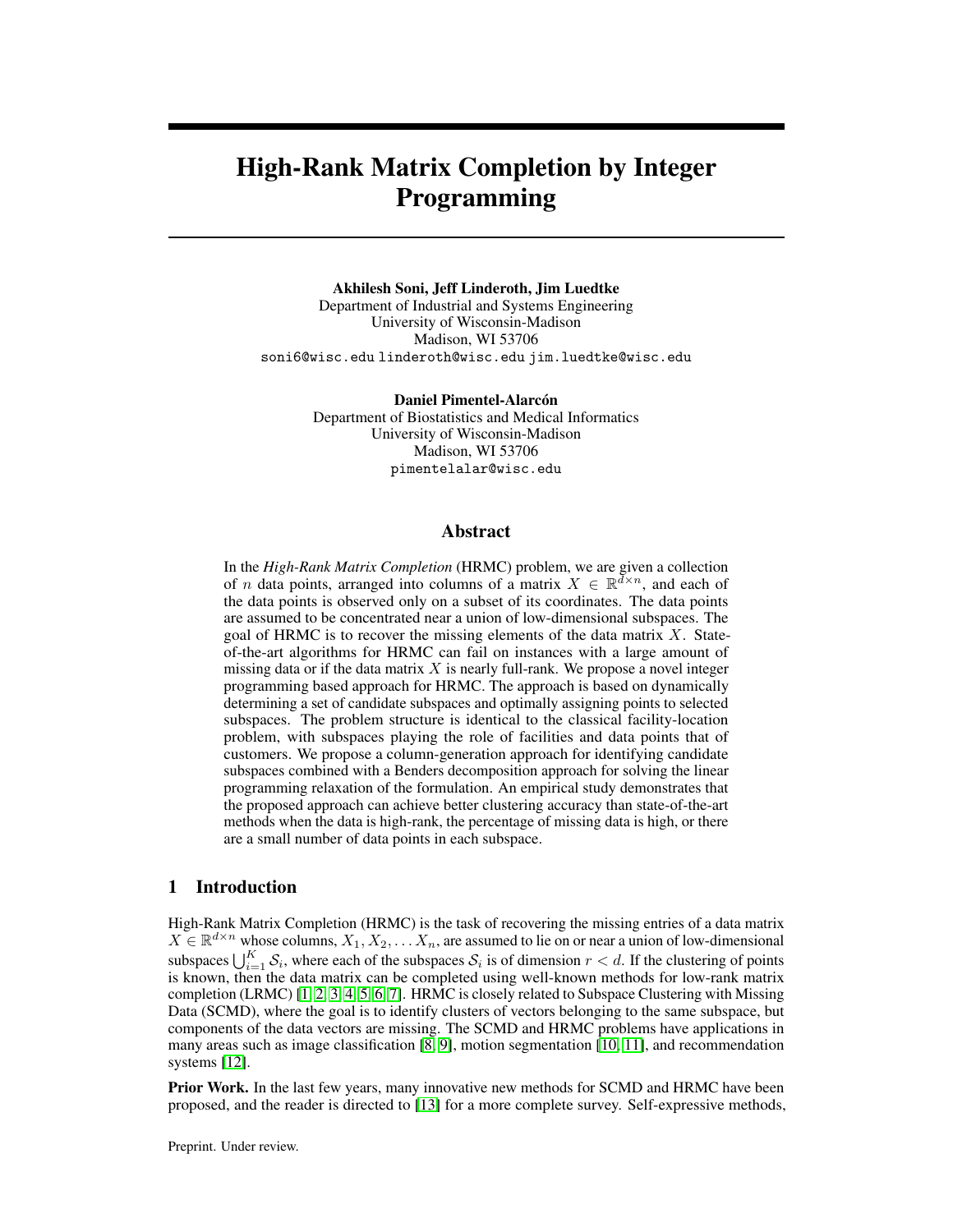#### 3.1 Row generation

Benders decomposition is a technique that enables solution of extremely large LP problems that have special structure [31]. It has been applied to large-scale facility locations by Fischetti  $\triangle 20$ ], and our HRMC formulation has the same structure. The rst step in the decomposition approach is a reformulation that eliminates the variables and adds a set of continuous variables epresenting the assignment cost for vectio $\vec{e}$  [n]. The resulting reformulation of the LP relaxation of (3) is

n X  
\nmin  
\n
$$
w_j : X = K; w_j
$$
 (z) 8j 2 [n];  $z_t$  2 [0; 1] 8t 2 [T] : (4)  
\n $z_{t+1}$ 

The function  $\bar{p}(z)$  gives the minimum assignment cost for the vector  $p$  [n] to a collection of subspaces parameterized by the variabl $\otimes$  [0; 1]<sup>T</sup>. Note that the components ofmay take fractional value. Speci cally, <sub>j</sub> (z); j 2 [n] is calculated by the followin**g**ubproblem

$$
j(\hat{z}) = \min_{x} \sum_{t2[T]} x_{t} x_{t} : X_{t1} = 1; 0 \quad x_{t2} \hat{z}_{t3} \text{ at } 2[T] : (5)
$$

The function  $\mathcal{L}(z)$  is piecewise-linear and convex, and Benders decomposition works by dynamically building a lower-bounding approximation to  $(z)$ . The optimization probler(6) used to evaluate () has a closed-form solution. Moreover, its evaluation also gives suf cient information from which to create a lower-bounding approximation. Le $\dagger ;\frac{1}{D}$  ;  $\frac{1}{T}$ g be a permutation df1; : : : ; T<code>g</code> satisfyingc<sub>j</sub>  $\begin{array}{cc} c_j & c_j \\ \frac{1}{2} & c_j \end{array}$   $\begin{array}{cc} c_j & \frac{1}{2} \\ c_j & \frac{1}{2} \end{array}$ , and lett<sub>j</sub> := min f t :  $\begin{array}{cc} \frac{t}{s-1} & \frac{1}{s} \\ \frac{1}{s-1} & \frac{1}{s} \end{array}$  and lett<sub>j</sub> := min f t :  $\begin{array}{cc} \frac{t}{s-1} & \frac{1}{s} \\ \frac{1}{s-1} & \frac$ described in [29], the Benders cuthat can be used to lower-approximate the function) is

$$
w_{j} + \sum_{i=1}^{t} (c_{j} \big|_{t_{j}}^{i} - c_{j} \big|_{i}^{i}) z_{i} - c_{j} \big|_{t_{j}}^{i}.
$$
 (6)

These inequalities are accumulated iteratively.  $\mu$  edenote the number of Benders cuts included in the model at the current stage in the algorithm for eja0t[n]. Let t<sub>ji</sub> denote the critical index for vectorj 2 [n] associated with Benders du $\pmb{\mathbb{Z}}$  [p<sub>j</sub> ], and letc<sub>ji</sub> := c<sub>j i,</sub> denote the critical cost for

thej <sup>th</sup> vector in cuti 2 [p<sub>j</sub>]. The Bendersnaster problemis then

$$
\min_{\substack{w_{i}z\\j\chi^{[n]}}}\,w_{j}\tag{7}
$$

$$
z_t = K; \t\t(2[T]
$$

$$
w_{j} + \sum_{i=1}^{t} (q_{j} - q_{j})z_{j} - q_{j}; 8j \ 2 [n]; i \ 2 [p_{j}]; \qquad (j) 0 z_{t} - 1; \qquad 8t \ 2 [T]: \qquad (t)
$$

Here; , and are dual variables corresponding to the respective constraints, and will play an important role in the column generation process described in Section 3.2. Solyigiges a solution  $(\hat{\mathbf{w}}, \hat{\mathbf{z}})$ . The subproblem(5) is then solved to evaluate  $(\hat{\mathbf{z}})$  for eachj 2 [n] and to generate new Benders cut $(6)$ . If  $j \ (\hat{z}) = \mathcal{N}_j$ , then the generated inequality does not improve the approximation to  $_1($ ), and the cut is not added ( $\delta$ ). The Benders procedure stops when no new cuts are added. At this point, the LP relaxation of (3) is solved.

#### 3.2 Column generation

In our discussion to this point, we have assumed that we are diverniblate subspaces. However, in reality, there are in nitely-many subspaces to consider. Lete the set of all subspaces. Key to our approach is aolumn generationmethod for dynamically identifying new subspaces that have the potential to improve the solution (3). Column generation is a classical method for BP [ that also has seen signi cant use in solving MILP problems [33].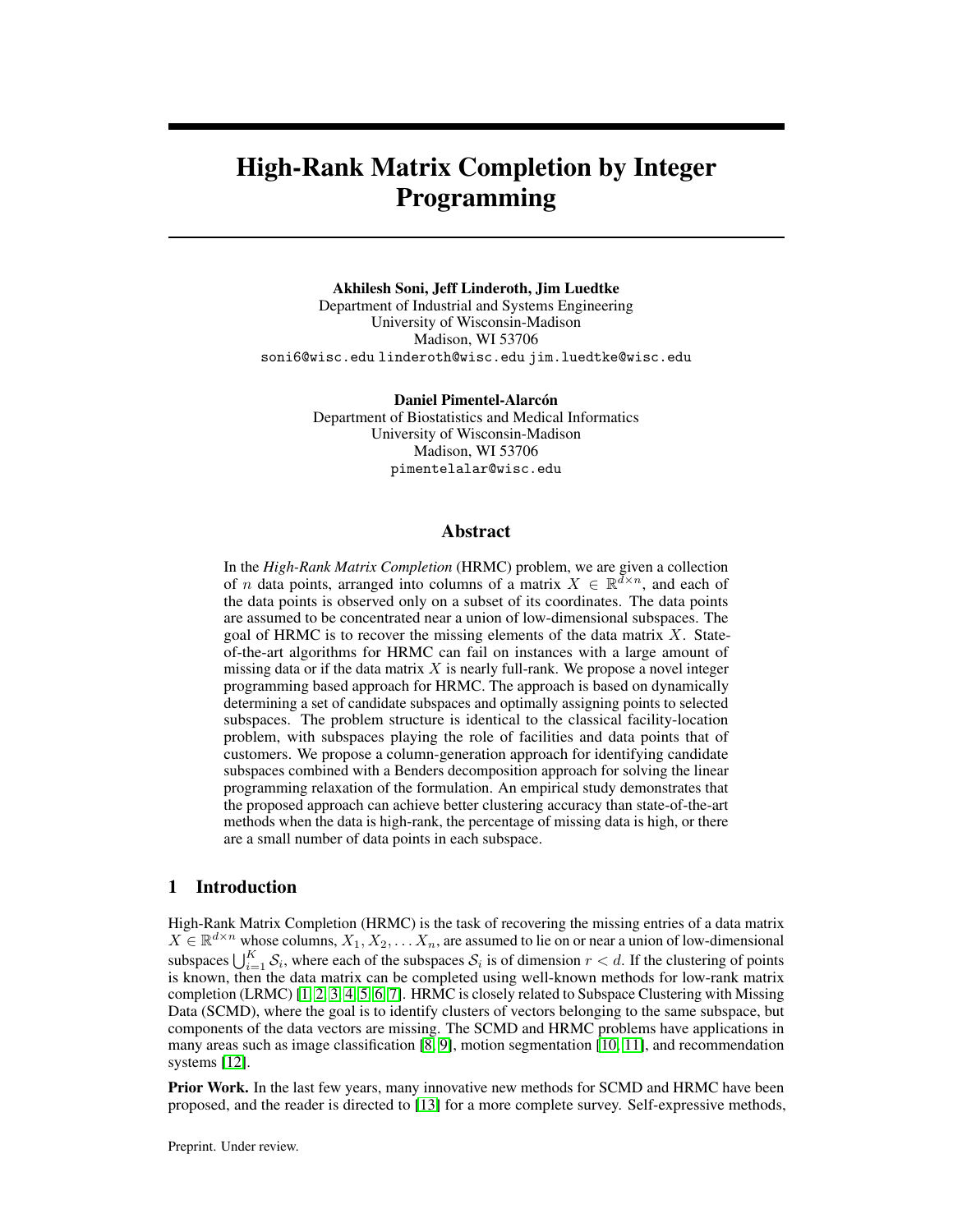The key idea behind column generation is to create an auxiliary problem, called dine problem whose solution identi es if there is an additional variable (a candidate subspace), that, when added to the LP(7), could improve its solution value. The formulation of the pricing problem follows naturally from LP duality theory. If the duced cosof a column (subspace variable) is negative, then, by increasing the value of that variable from its nominal value of zero, the objective value of the LP could reduce. Thus, we should seek columns (subspaces) with negative reduced cost. If all columns have non-negative reduced cost, the current solution of the LP with the Eudisendidate subspaces is optimal to the true problem containing all subspaces

Given the optimal dual variables  $($  ) to the solution of  $(7)$ , the reduced cost of a column/subspace variablez $_{\rm t}$  is given by the formula

$$
\begin{array}{cc}\nX & X \\
\downarrow i & \text{maxf } c_{ji} \\
j2[n] \, i2[p_i]\n\end{array} \qquad\n\begin{array}{cc}\nC_{j1} \cdot 0g; \\
\downarrow i & \text{maxf } c_{ji}\n\end{array}\n\tag{8}
$$

where $c_{it}$  is the assignment cost of column vector onto subspace Recall(1), that describes the assignment cost as a function of the basis matrix

$$
c_{jt} := h_j(U_t) := \min_{\substack{v \ge R^r \\ i : (i;j) \ 2}} \left( X_{ij} - (U_t v)_i \right)^2.
$$
 (9)

Thus, to obtain a column of minimum reduced cost, we can solve the following pricing problem to identify the subspace basis matrix:

$$
\max_{U \subseteq R^{d-r}} g(U) = \frac{X \times X}{j \, j \, \max_{j} c_{j} \, j \, \max_{i} c_{j} \, h_{j}(U); 0g!} \tag{10}
$$

The problem(10) is not a convex optimization problem, and hence is dif cult to solve to provable global optimality. We nd locally maximal solutions to (10) with a gradient-based approach.

Gradient-based approach for pricing problem. If  $h_j(U)$   $6\,c_{j}$  8j 2 [n]; i 2 [p<sub>j</sub>], then the functiong(U) is differentiable. For notational convenience, we use the indicator parameten if  $c_{ii} > h_j(0)$  and 0 otherwise. The partial derivative of g(*i*) with respect to matrix element U<sub>ab</sub> evaluated a $\theta$  is given by

$$
\frac{\textcircled{a}\,\text{g0}}{\textcircled{a}\,\text{Lb}} = \frac{X \quad X}{\underset{j \,2 \,[n\,] \,i \,2 \,[p_j\,]}\n\text{2y}_{j\,i} \quad j\,i} \quad \frac{X}{\underset{j \,2 \,\text{J}}{X}} \quad (X \cdot j \quad \text{o}^{\geq} \,\text{v}_j \,)\n\text{v}_{jb} \quad \text{8a 2 [d]; b2 [r]:} \tag{11}
$$

Here $\alpha_^\circ$  represents<sup>th</sup> row of basis $\!cal O}$ , and $\mathsf{v}_j$  is the minimizer in(9) for U $_\mathrm{t}$  =  $\,cal O$ . If h<sub>j</sub> ( $\dot{\mathsf{O}}$ ) =  $\,$  c<sub>ji</sub> for somej 2 [n]; i 2 [p<sub>j</sub>], we can still apply the formul*ț*il 1) to obtain an element of the generalized subdifferential forg( ) at  $0$  [34].

We outline our gradient-based approach in Algorithm 1. In each iteration, we calculates 4-6), the gradient (line 8), and move in the positive gradient direction (line 10). We use the Polyak step size [35], and this requires ap estimpte of the optimal value of objective function. We approximate the optimal value $\bm{{\mathfrak{g}}}$  , as $\bm{{\mathfrak{g}}}=\frac{1}{2[n]}\frac{1}{[n]}\frac{1}{[n]}\frac{1}{[n]}$  is  $\bm{\mathfrak{h}}$  (line 9). Empirical experiments show that this choice of step size works well. In our implementation, we terminate the algorithm (line 2) after a maximum of 2000 iterations,  $\text{Kr}$  g( $\text{O}$ )k<sub>2</sub> < 0:0001, or if g( $\text{O}$ ) has not improved by at least 01 in the last 100 iterations. Of all the columns generated, only those with negative reduced cost as calculated in (8) are added to the master problem (7).

#### 3.3 Uni-ed Framework

We now have all the tools to develop a uni ed MILP framework for HRMC problem that integrates the use of Benders decomposition and column generation. We also point out that we generate new columns  $\mathbf{\hat{z}}_t$  variables) only at the initial LP relaxation (the so-called root node), and not at additional nodes in the branch-and-bound tree. We describe the overall MILP framework in Algorithm 2. We initialize the algorithm withm randomly generated subspaces (line 1) to initialize model We then solve the master LP relaxation) in line 7, and generate Benders cuts for each  $[n]$  (lines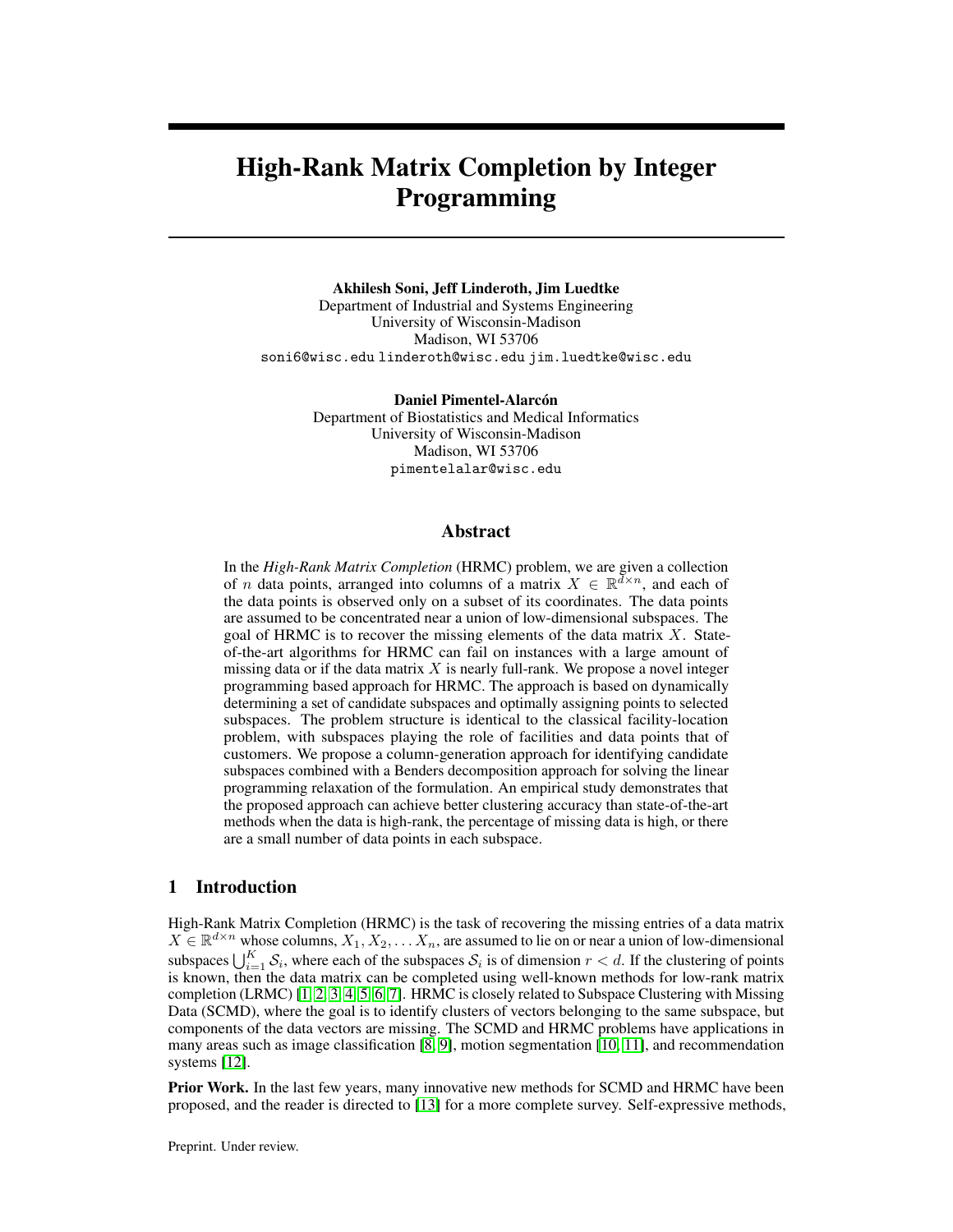Algorithm 1: Gradient-based approach for locally solving pricing problem

Data: X  $\,$ , subspaces dimension) $\,$  critical cost $\mathbf{x}_{\mathsf{j} \mathsf{i}}\,$  and dual solution  $\,{}_{\mathsf{j} \mathsf{i}}$  ; 8j 2 [n]; i 2 [p $\,{}_{\mathsf{j}}\,$ ] Input:  $\mathsf{U}^0$  $/*$  initial subspace  $*/$ Output: Subspaces generated from each iteration 1 **Û**  $^{\circ}$  ; 2 while not converged  $3 \mid$  for  $j = 1; 2; ...; n$  do 4 | | for i = 1; 2; :::;  $p_i$  do  $\mathsf{S} \left| \begin{array}{c} \begin{array}{c} \end{array} \end{array} \right| \left| \begin{array}{c} \mathfrak{H}_{\mathsf{ji}} \end{array} \right| \quad \mathsf{S}_{\mathsf{ji}} \quad \mathsf{1} \text{ if } \mathsf{c}_{\mathsf{ji}}^{\mathsf{r}} > \mathsf{k}(X_{\mathsf{j}}) \quad \mathsf{P}_{\mathsf{0}}_{\mathsf{j}} \left( X_{\mathsf{j}} \right) \; \mathsf{k}_{\mathsf{2}}^{\mathsf{2}}, \mathsf{0} \text{ otherwise ; } \end{array} \right.$  $6$  | end  $7 \mid end$  $\frac{1}{8}$  Calculater g(0) using (11) ;  $9 \mid 9$  P j 2 [n ] P i 2 [p<sub>j</sub>] ji  $\hat{y}_j$ i C<sub>ji</sub>, ^  $\frac{\hat{g} g(\hat{U})}{k r g(\hat{U})k}$  $\frac{g}{kr}$   $\frac{g(0)}{k^2}$ ;  $\frac{g(0)k^2}{k^2}$  /\* Polyak step size \*/  $10$   $0 + \wedge r$  g(U $)$  ;  $\qquad \qquad$  /\* move in positive gradient direction \*/ 11 end

8-11). We repeat this until no violated cuts are found (line 10). We then proceed to generate new columns by solving the pricing problem (1). Because we use a gradient-based approach to solve the nonconvex problem 10), we initialize Algorithm 1 with different random choices  $\mathsf{d} \mathsf{f}^0$  (lines 14-18) to identify different locally-optimal solutions. Ead $\mathbb{H}^0$  is obtained by selecting a random subset of 2r vectors from the 3Kr vectors that have the large of values in the current LP solution of the master problen(7). Then, we use a fast low-rank matrix completion algoritts that the basis U<sup>0</sup> for a best- t subspace for these vectors. We repeat this until we have tried a Kleat ferent U<sup>0</sup> and have found at least one negative reduced cost column, or reach the maximum allowed iterations. If negative reduced cost columns are found, we add them to the master LP, delete existing Benders cuts since they become invalid due to naw ariables (lines 21-22), and return to the process of generating Benders cuts. We repeat this process as long as we are able to generate new columns.

Once we fail to nd a negative reduced cost column, we exit the root node loop and pass the updated MILP model with the new columns and cuts included to a MILP solver (we use Gu86)). We also provide a callback routine to the solver to generate Benders cuts as necessary when an integer solution is found during the branch-and-bound tree search. We use the solution from the MILP solver to determine the selected subspaces and assignments of vectors to them (line 27).

# 4 Computational study

# 4.1 Synthetic experiments

Experimental Setup. We construcK random subspaces with bas \$2 R<sup>d</sup> <sup>r</sup>; 8k 2 [K]. Each entry of  $U_k$  is sampled from a standard Gaussian. We then generatiferent data vectors. Each data vectoj 2 [n] is sampled from one of the subspaces, i.e $X_{j} = U_{k} v_{j}$  for a randomk 2 [K] andv<sub>j</sub> 2 R<sup>r</sup> is sampled from a standard Gaussian. We then drop a certain fr**áctibth**e entries of the data matrix yielding the set of observed entries We benchmark our MILP approach against zero lled sparse subspace clustering algorithm (ZF-SSG), Alt-PZF-EnSC+gLRMC [13], and k-GROUSE 24. The k-GROUSE algorithm is initialized with the output clusters from ZF-SSC and Alt-PZF-EnSC+gLRMC is initialized with output clusters from ZF-En\$6. [All methods are tuned for best performance with different parameters con-gurations that are reported in Appendix A.1. We compare the performance of MILP framework with these three algorithms to study the effect of missing data, ratio of ambient dimension to total dimension, and number of points per subspace.

We used Gurobi 8.1 as the MILP solver. Additionally, we set a time limit of 18000s (5 hours) for each MILP run. These experiments were performed on a 4 core 16 GB machine.

Effect of missing data fraction. We rst study the effect of missing data on misclassi cation error. We  $x d = 30; n = 200; K = 6; r = 3;$  and varyf between 10-70%. Figure 1a shows the misclassi cation error as a function of the missing data fraction for each algorithm. We observe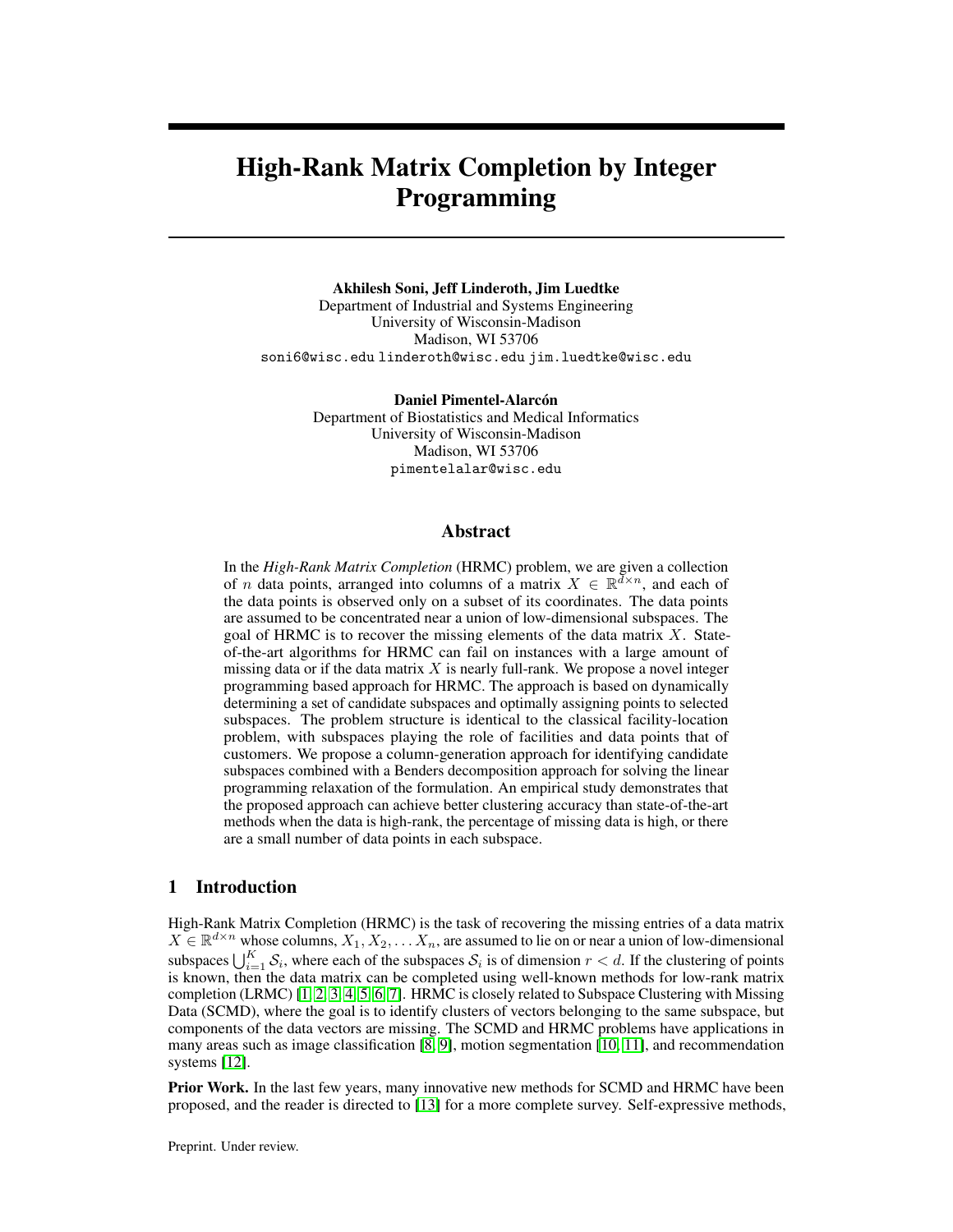Algorithm 2: Uni ed MILP framework for SCMD  $Input: X$ , subspaces dimension number of subspaces Output: Segmentation of columns  $\delta f$  in K clusters:  $S_k$  and basis  $J_k$ ; 8k 2 [K] 1 Generatem = 500 K random subspaces to initialize MILP model (4); 2 root node continue T rue, generate cuts T rue; 3 while root node continue 4 root node continue False ; /\* switched back on if new columns found \*/ // generate Benders cuts 5 while generate cuts  $6 \mid$  generate cuts False;  $7 \mid$  solve master LP relaxation (7) to obta $\hat{a}$ n  $8 \mid \}$  for j = 1; 2; :::; n do  $9 \mid \cdot$  Generate and add Benders cuts of the form (6) to master (7);  $10$  | | if cuts found generate cuts T rue;  $11$  end  $12$  end // generate new columns 13  $T_{n}$  ; ; 14 | for it =  $1$ ; :: ; maxIt = 50 do  $15$   $\parallel$   $\parallel$  U<sup>0</sup> best t subspace on randomly sampled r vectors from costlies **K** r vectors; 16 Solve pricing problem using Algorithm 1 and add columns with negative reduced cost to  $T_n$ ;<br>if iT<sub>n</sub> i  $17$  | if  $T_n$  j 1 and it K : break; 18 | end 19 | if  $T_n$   $\theta$ ;  $20$  | Calculate residual cost<sub>t</sub>; 8j 2 [n]; t 2 T<sub>n</sub> using (2);  $_{{\bf 21}}$   $\begin{bmatrix} \begin{bmatrix} \begin{bmatrix} \begin{bmatrix} \begin{bmatrix} \begin{bmatrix} \text{T} \end{bmatrix} \end{bmatrix} & \begin{bmatrix} \begin{bmatrix} \text{T}_{\text{n}} \end{bmatrix} \end{bmatrix} & \begin{bmatrix} \begin{bmatrix} \text{T}_{\text{n}} \end{bmatrix} & \begin{bmatrix} \text{T}_{\text{n}} \end{bmatrix} & \begin{bmatrix} \begin{bmatrix} \text{T}_{\text{n}} \end{bmatrix} & \begin{bmatrix} \text{T}_{\text{n}} \end{bmatrix} & \begin{bmatrix} \text{T}_{\text{n}} \end{bmatrix} & \begin{bmatrix}$ 22 Remove all Benders cuts from (7);  $\frac{1}{2}$  invalid due to new z<sub>t</sub> vars  $\frac{1}{2}$  $23$  |  $\sqrt{ }$  root node continue True:  $24$  end 25 end 26  $\hat{\mathbf{x}}$ :  $\hat{\mathbf{z}}$  Solve MILP model (4) with Gurobi, give a callback routine for Benders cuts; 27 return f S<sub>t</sub> = f j 2 [n] :  $\hat{x}_{jt} = 1$ g; U<sub>t</sub> ; 8t 2 [T]s.t.  $\hat{z}_t = 1$ g ;

that ZF-SSC exhibits signi cnatly increased misclassi cation error already for20% Alt-PZF-EnSC+gLRMC and k-GROUSE perform similarly and have increased classi cation errorfwisen larger than 50-55%. The MILP approach on the other hand successfully classi es most instances up tof around 65%. Clearly, in the high-missing data regime (40-70%), MILP yields the smallest misclassi cation error.

Effect of ambient dimension and total dimension of subspace We next study the effect of total dimension of the data  $( k \cdot r)$  relative to the ambient dimension. We evaluate all methods in both low-rank ( $d > Kr$ ) and high-rank $d$  Kr) regimes. In these experiments, we rembve 60% of the data and we  $m = 40K$ . We choosed; r; K such thatd=(Kr) 2 [1; 5]. We show the misclassi cation error for each method with respec**tlto**(Kr ) in Figure 1b. Since ZF-SSC does not perform well with high missing data (= 60%), we nd that ZF-SSC gives high misclassi cation errors in all cases. Performance of the algorithms improve as we move towards the low-rank regime. In low-rank regime  $d=$ (Kr) 2 [2:5; 5]), both MILP and k-GROUSE give perfect classi cation and Alt-PZF-EnSC+gLRMC performs well. In the high-rank regime  $Kr$  2 [1; 2:5]), we observe that only MILP gives near perfect classi cations while Alt-PZF-EnSC+gLRMC has high misclassi cation. The performance of k-GROUSE lies between MILP and Alt-PZF-EnSC+gLRMC .

Effect of number of points per subspace.We next study the effect of the number of points per subspace. In this experiment, we  $dx = 30$ ; n = 6; r = 3; f = 65%; and we vary the average number of points per subspace between 10-60. Results of this experiment are shown in Figure 1c. ZF-SSC and Alt-PZF-EnSC+gLRMC have high misclassi cation in all cases, since self-expressive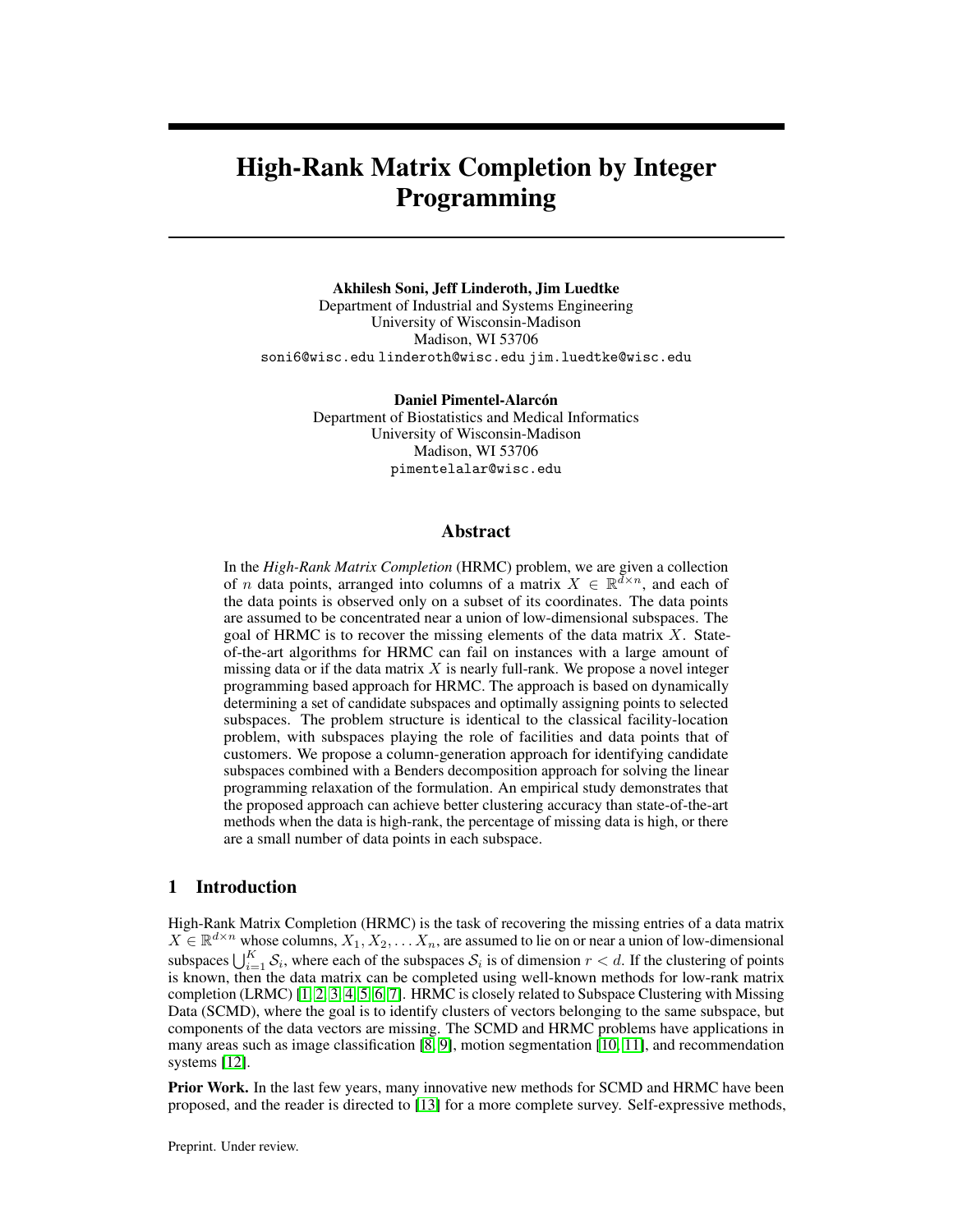(a) Effect of missing data (b) Effect ofd=Kr

#### (c) Effect of points per subspace

Figure 1: Misclassi cation error as a function of missing data<sub>K</sub>r, and # of points per subspace. Error bars plotted using minimum and maximum errors.

methods typically require more points per subspace in this high-rank regime. As the number of points increases, the accuracy of both k-GROUSE and MILP improve. MILP performs signi cantly better than the other methods when the number of points per subspace is in the range of 20-40. The variance in the misclassi cation error for the MILP is also smaller than the other algorithms as seen from the error bars in Figure 1. Residual plots for these instances are shown in Figure 3 in Appendix A.3. We also compare these methods on noisy data and found similar results (see Appendix A.4).

Computation Times. We report average computation times for some of the instances we considered in Section 4.1 in Table 2 in the Appendix. As expected, ZF-SSC and k-GROUSE are signi cantly faster than the other two methods, with computing times ranging from 2-6 minutes, whereas the computing time ranges between 45 minutes and 3.1 hours for the MILP approach and between 11 minutes and 11.4 hours for Alt-PZF-EnSC+gLRMC. For Alt-PZF-EnSC+gLRMC, the time reported includes the necessary time for hyperparameter tuning and hence is much higher than ZF-SSC since it involves solving LRMC and EnSC repeatedly for different set of parameters. We give a detailed breakdown of the computation time spent in each component of the MILP approach in Appendix A.2. A large portion of the computation in the MILP approach  $$0\%$  is spent computing the  $q_t$  coef cients and abou20% is spent calculating gradients, which are both operations that can be done in highly parallel fashion. Thus, while we did not pursue a parallel implementation, we expect signi cant speedups are possible. Overall, these results indicate that the MILP framework is feasible for moderate size data and competitive with Alt-PZF-EnSC+gLRMC, but is best suited for applications where one desires accuracy over speed, e.g., predicting gene-disease association [37].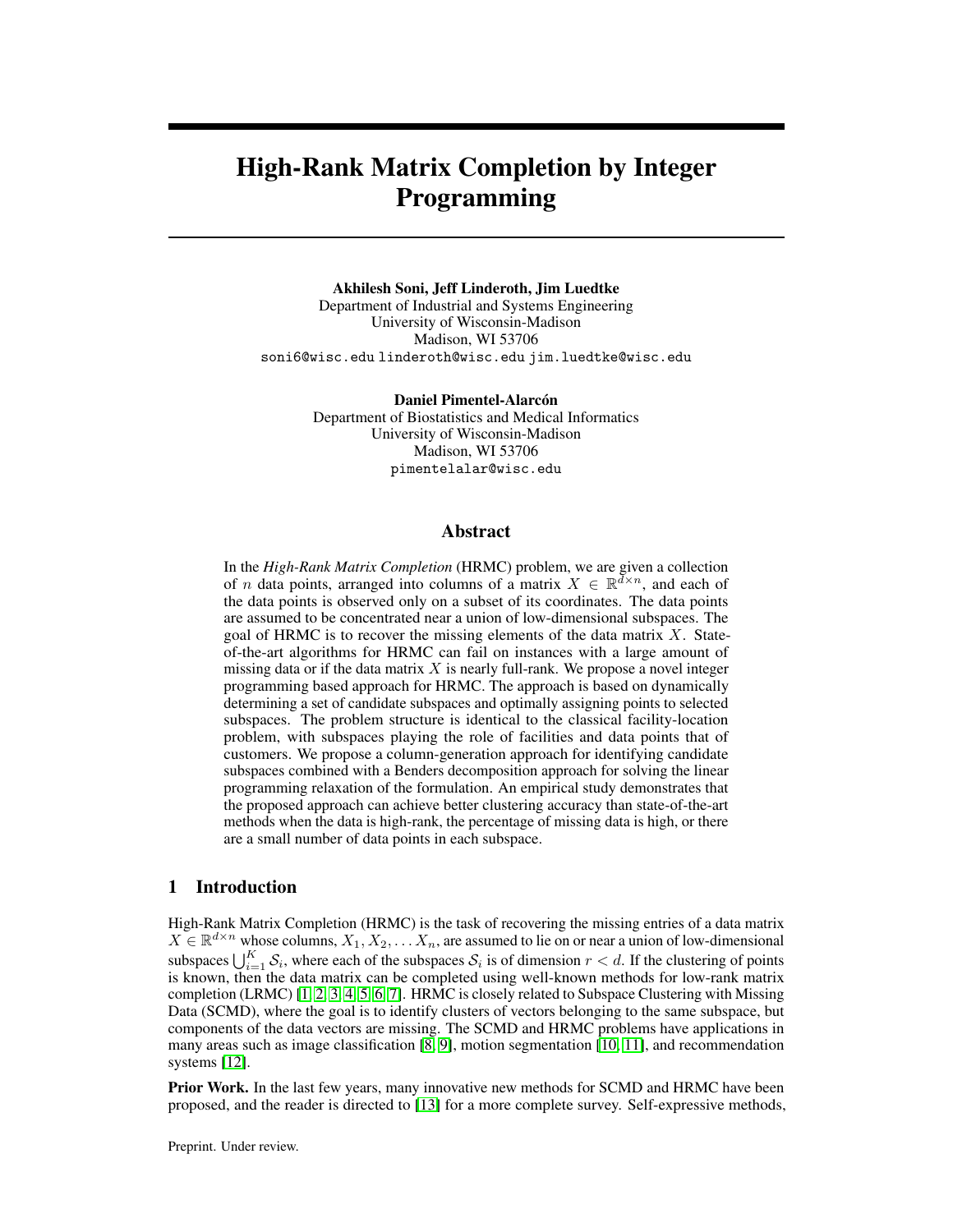(a) MILP vs ZF-SSC (b) MILP vs k-GROUSE-batch

#### (c) MILP vs Alt-PZF-EnSC+gLRMC

Figure 2: Performance comparison of MILP with other methods on Hopkins155 dataset with 60% missing data in high-rank regime

#### 4.2 Real Data: Motion Segmentation

We evaluate the performance of all methods on motion segmentation where we are given a video with multiple moving objects and points are tracked across frames. The goal is to cluster the points according to their motion subspaces. We evaluate different methods on Hopkins155, which consists of 156 different video sequences with 2 or 3 moving obj $\theta$ ts We restrict to the high-rank high-missing data regime, and hence we sample only 3 frames from each sequences since the ambient dimensiond scales linearly with number of frames, i.d.  $= 2F$ , and we discard = 60% of the entries. Frames sampled are equally spaced and uniformly spread similar to [15].

Since we do not know the dimension of the underlying subspaces, we-use for all the methods in these experiments. We compare the performance of MILP with each algorithm individually in Figure 2. We observe that MILP gives lower misclassi cation errors than other methods in a majority of the sequences. When comparing MILP and ZF-SSC (Figure 2a) we see that each method performs signi cantly better than the other on a substantial number of instances. We suspect that MILP outperforms ZF-SSC on instances where the assumption of subspaces dimension a good approximation. When comparing MILP to k-GROUSE (Figure 2b) and Alt-PZF-EnSC+gLRMC (Figure 2c) we see that they provide similar performance on many instances, but that the number of instances where MILP is signi cantly better is much higher than the reverse. Therefore, MILP is a potentially better method in the high-rank and high-missing data regime. We also tested a case in which only 20% of the data entries were missing. We found Alt-PZF-EnSC+gLRMC to be clearly the best performing algorithm for this case, which is not surprising because this method does not require speci cation of the rank of the underlying matrix and performs well with low levels of missing data. We do not show these results in the interest of space.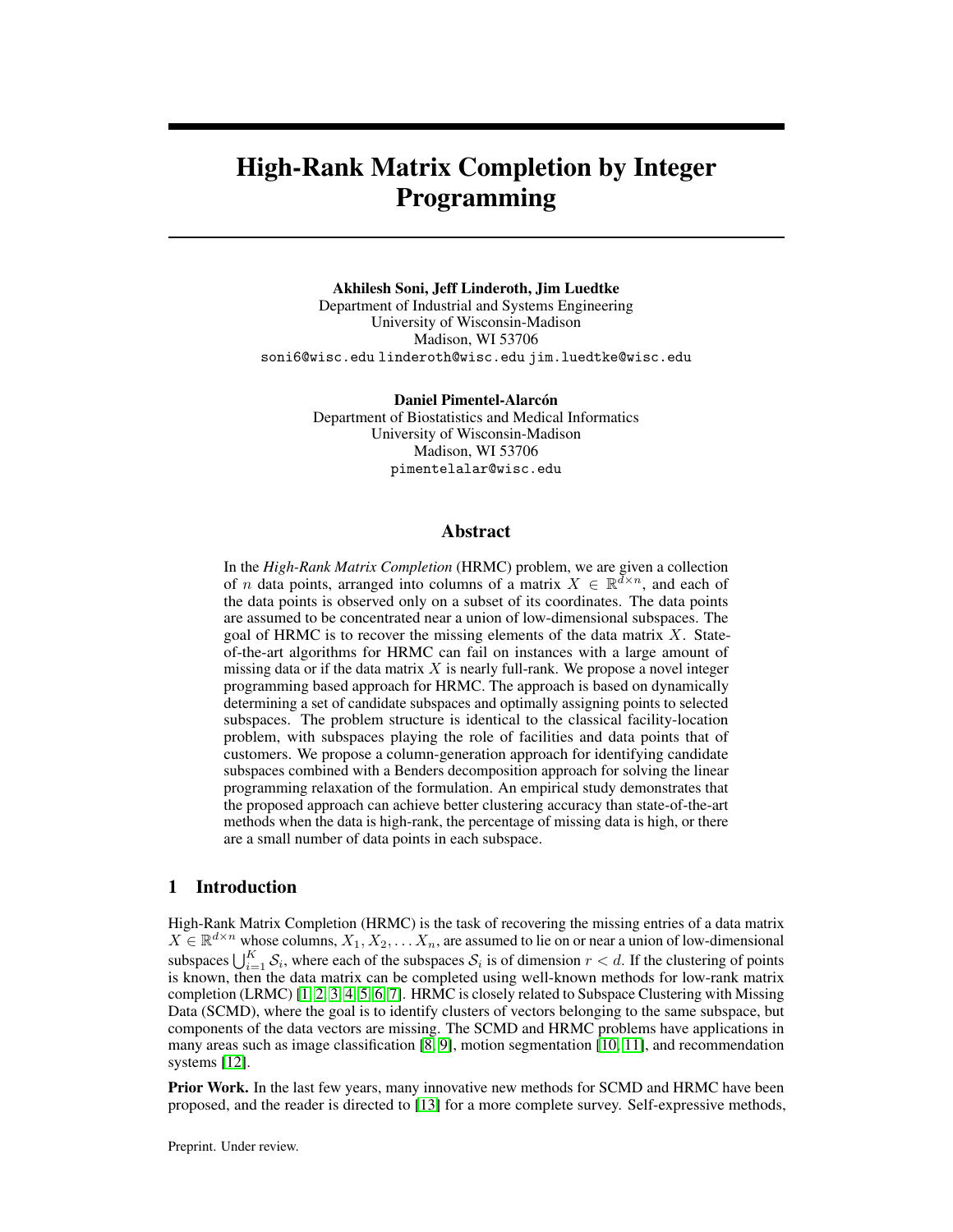# 5 Conclusion

We proposed a novel MILP framework for the High-Rank Matrix Completion problem and showed its effectiveness relative to other state-of-the-art methods, especially in certain instance regimes. Our MILP framework offers several other potential advantages for HRMC. It gives the user exibility to use a different function for cost of assignment between vector and subspace. If we know a good set of potential low dimensional subspaces, our framework can take advantage of this by including these subspaces in the initial formulation. Our framework can also easily be extended to include constraints. This could be useful, for example, for fair clustering which is de ned tatricted dominance which limits the fraction of people from a group to be in a cluster, and ority protection which requires a minimum fraction of people from a group in each cluster [38].

Our MILP approach is computationally more expensive than the other clustering algorithms. Another limitation is that given that our approach is based on matrix factorization, we require information about the dimension of the subspaces. Thus, a direction for future work is to investigate techniques for dynamically determining the dimensions of the subspaces used in the formulation. One simple idea in this direction is a sequential framework where one starts with dimension one subspaces and consecutively moves towards high dimensions while removing points which can be explained with low dimensional subspaces.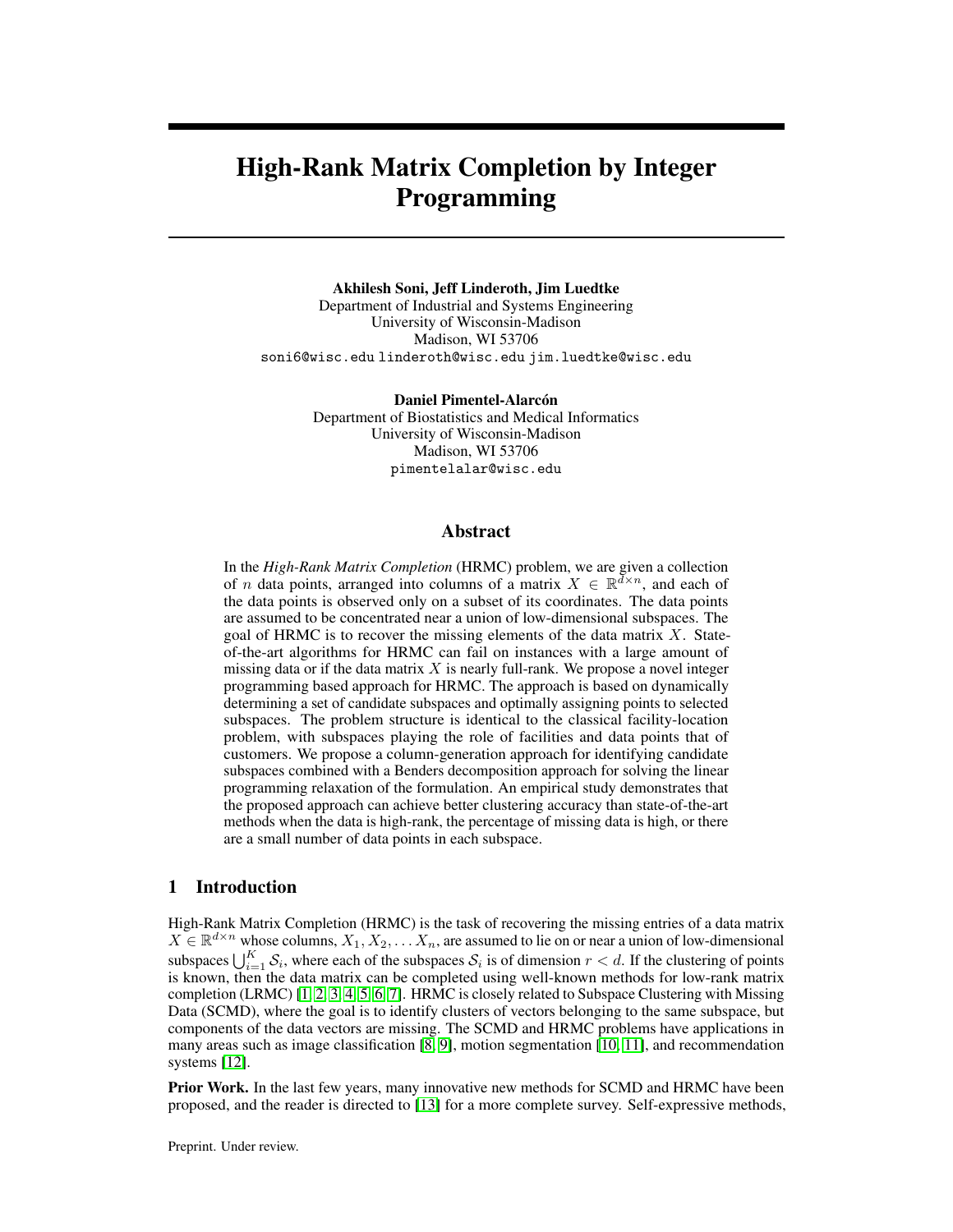# References

- [1] Emmanuel J. Candès and Benjamin Recht. Exact matrix completion via convex optimization. Foundations of Computational Mathematics (6):717–772, 2009. doi: 10.1007/ s10208-009-9045-5.
- [2] Daniel L. Pimentel-Alarcón, Nigel Boston, and Robert D. Nowak. A characterization of deterministic sampling patterns for low-rank matrix completion2015 53rd Annual Allerton Conference on Communication, Control, and Computing (Allerton) est 1075–1082, 2015. doi: 10.1109/ALLERTON.2015.7447128.
- [3] Emmanuel J. Candes and Terence Tao. The power of convex relaxation: Near-optimal matrix completion.IEEE Transactions on Information Theor<sub>96</sub>(5):2053–2080, 2010, doi: 10.1109/ TIT.2010.2044061.
- [4] Jian-Feng Cai, Emmanuel Candès, and Zuowei Shen. A singular value thresholding algorithm for matrix completion.SIAM Journal on Optimization  $20:1956-1982$ , 03 2010. doi: 10.1137/ 080738970.
- [5] L. Balzano, R. Nowak, and B. Recht. Online identi cation and tracking of subspaces from highly incomplete information. In 2010 48th Annual Allerton Conference on Communication, Control, and Computing (Allerton)pages 704–711, 2010. doi: 10.1109/ALLERTON.2010.5706976.
- [6] Benjamin Recht. A simpler approach to matrix completidnMach. Learn. Res.12(null): 3413–3430, December 2011. ISSN 1532-4435.
- [7] Luong Trung Nguyen, Junhan Kim, and Byonghyo Shim. Low-rank matrix completion: A contemporary survey.IEEE Access7:94215-94237, 2019. doi: 10.1109/ACCESS.2019. 2928130.
- [8] Y. Lecun, L. Bottou, Y. Bengio, and P. Haffner. Gradient-based learning applied to document recognition.Proceedings of the IEEB6(11):2278-2324, 1998. doi: 10.1109/5.726791.
- [9] E. L. Zapata, J. Gonzalez-Mora, F. De la Torre, N. Guil, and R. Murthi. Bilinear active appearance models. 2007 11th IEEE International Conference on Computer Vision pages 1–8. Los Alamitos, CA, USA, oct 2007. IEEE Computer Society. doi: 10.1109/ICCV.2007.4409185. URL https://doi.ieeecomputersociety.org/10.1109/ICCV.2007.4409185 .
- [10] Roberto Tron and Rene Vidal. A benchmark for the comparison of 3-d motion segmentation algorithms. In2007 IEEE Conference on Computer Vision and Pattern Recognitiances 1–8, 2007. doi: 10.1109/CVPR.2007.382974.
- [11] Shankar Rao, Roberto Tron, René Vidal, and Lei Yu. Motion segmentation in the presence of outlying, incomplete, or corrupted trajectorid EEE transactions on pattern analysis and machine intelligence 32:1832-45, 10 2010. doi: 10.1109/TPAMI.2009.191.
- [12] Andy Ramlatchan, Mengyun Yang, Quan Liu, Min Li, Jianxin Wang, and Yaohang Li. A survey of matrix completion methods for recommendation systeming. Data Mining and Analytics1: 308–323, 12 2018. doi: 10.26599/BDMA.2018.9020008.
- [13] Connor Lane, Ron Boger, Chong You, Manolis Tsakiris, Benjamin Haeffele, and Rene Vidal. Classifying and comparing approaches to subspace clustering with missing datacetedings of the IEEE/CVF International Conference on Computer Vision (ICCV) Worksloopt 2019.
- [14] E. Elhamifar and R. Vidal. Sparse subspace clustering: Algorithm, theory, and applications. IEEE Transactions on Pattern Analysis and Machine Intelligen66411):2765–2781, 2013. doi: 10.1109/TPAMI.2013.57.
- [15] Congyuan Yang, Daniel Robinson, and Rene Vidal. Sparse subspace clustering with missing entries. In Francis Bach and David Blei, editors proceedings of the 32nd International Conference on Machine Learning plume 37 of Proceedings of Machine Learning Research pages 2463–2472, Lille, France, 07–09 Jul 2015. PMLR. URL //proceedings.mlr. press/v37/yangf15.html .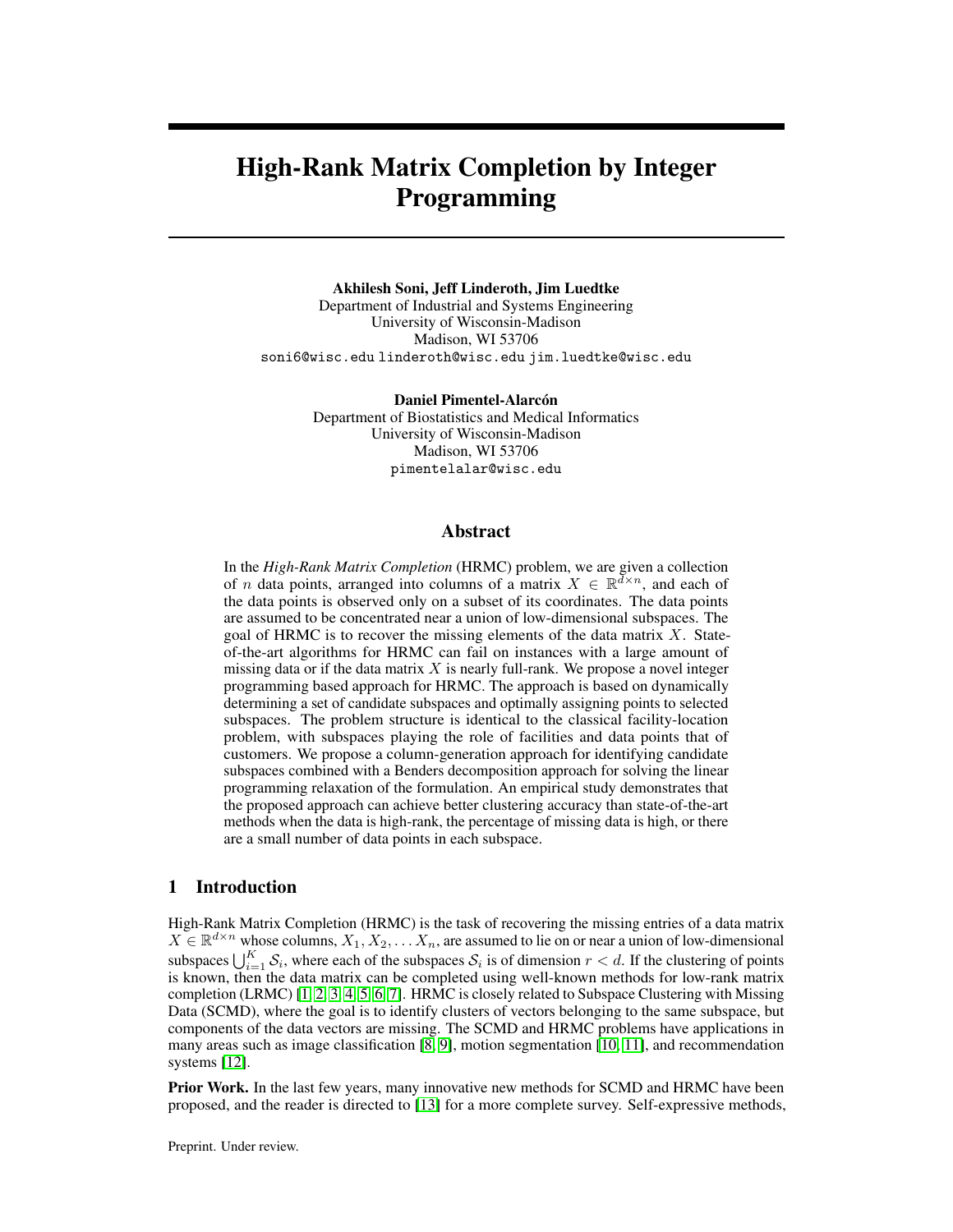- <span id="page-11-0"></span>[16] C. Li and R. Vidal. A structured sparse plus structured low-rank framework for subspace clustering and completion. *IEEE Transactions on Signal Processing*, 64(24):6557–6570, 2016. doi: 10.1109/TSP.2016.2613070.
- <span id="page-11-1"></span>[17] Manolis Tsakiris and Rene Vidal. Theoretical analysis of sparse subspace clustering with missing entries. In Jennifer Dy and Andreas Krause, editors, *Proceedings of the 35th International Conference on Machine Learning*, volume 80 of *Proceedings of Machine Learning Research*, pages 4975–4984, Stockholmsmässan, Stockholm Sweden, 10–15 Jul 2018. PMLR. URL http://proceedings.mlr.press/v80/tsakiris18a.html.
- <span id="page-11-2"></span>[18] Z. Charles, A. Jalali, and R. Willett. Sparse subspace clustering with missing and corrupted data. In *2018 IEEE Data Science Workshop (DSW)*, pages 180–184, 2018. doi: 10.1109/DSW. 2018.8439907.
- <span id="page-11-3"></span>[19] Ehsan Elhamifar. High-rank matrix completion and clustering under self-expressive models. In D. Lee, M. Sugiyama, U. Luxburg, I. Guyon, and R. Garnett, editors, *Advances in Neural Information Processing Systems*, volume 29. Curran Associates, Inc., 2016. URL https://proceedings.neurips.cc/paper/2016/file/ 9f61408e3afb633e50cdf1b20de6f466-Paper.pdf.
- <span id="page-11-4"></span>[20] Jicong Fan and Tommy W.S. Chow. Matrix completion by least-square, low-rank, and sparse self-representations. *Pattern Recognition*, 71:290–305, 2017. ISSN 0031-3203. doi: https:// doi.org/10.1016/j.patcog.2017.05.013. URL [https://www.sciencedirect.com/science/](https://www.sciencedirect.com/science/article/pii/S0031320317302030) [article/pii/S0031320317302030](https://www.sciencedirect.com/science/article/pii/S0031320317302030).
- <span id="page-11-5"></span>[21] Brian Eriksson, Laura Balzano, and Robert Nowak. High-rank matrix completion. In Neil D. Lawrence and Mark Girolami, editors, *Proceedings of the Fifteenth International Conference on Artificial Intelligence and Statistics*, volume 22 of *Proceedings of Machine Learning Research*, pages 373–381, La Palma, Canary Islands, 21–23 Apr 2012. PMLR. URL <http://proceedings.mlr.press/v22/eriksson12.html>.
- <span id="page-11-6"></span>[22] Jicong Fan and Madeleine Udell. Online high rank matrix completion. *2019 IEEE/CVF Conference on Computer Vision and Pattern Recognition (CVPR)*, 2019. doi: 10.1109/cvpr. 2019.00889.
- <span id="page-11-7"></span>[23] D. Pimentel-Alarcón, G. Ongie, L. Balzano, R. Willett, and R. Nowak. Low algebraic dimension matrix completion. In *2017 55th Annual Allerton Conference on Communication, Control, and Computing (Allerton)*, pages 790–797, 2017. doi: 10.1109/ALLERTON.2017.8262820.
- <span id="page-11-8"></span>[24] L. Balzano, A. Szlam, B. Recht, and R. Nowak. K-subspaces with missing data. In *2012 IEEE Statistical Signal Processing Workshop (SSP)*, pages 612–615, 2012. doi: 10.1109/SSP.2012. 6319774.
- <span id="page-11-9"></span>[25] D. Pimentel-Alarcón, L. Balzano, R. Marcia, R. Nowak, and R. Willett. Group-sparse subspace clustering with missing data. In *2016 IEEE Statistical Signal Processing Workshop (SSP)*, pages 1–5, 2016. doi: 10.1109/SSP.2016.7551734.
- <span id="page-11-10"></span>[26] Chong You, Chun-Guang Li, Daniel P. Robinson, and René Vidal. Oracle based active set algorithm for scalable elastic net subspace clustering. In *2016 IEEE Conference on Computer Vision and Pattern Recognition (CVPR)*, pages 3928–3937, 2016. doi: 10.1109/CVPR.2016.426.
- <span id="page-11-11"></span>[27] H. Hu, J. Feng, and J. Zhou. Exploiting unsupervised and supervised constraints for subspace clustering. *IEEE Transactions on Pattern Analysis and Machine Intelligence*, 37(8):1542–1557, 2015. doi: 10.1109/TPAMI.2014.2377740.
- <span id="page-11-12"></span>[28] Vedat Verter. *Uncapacitated and Capacitated Facility Location Problems*, pages 25–37. Springer US, New York, NY, 2011. ISBN 978-1-4419-7572-0. doi: 10.1007/978-1-4419-7572-0\_2. URL [https://doi.org/10.1007/978-1-4419-7572-0\\_2](https://doi.org/10.1007/978-1-4419-7572-0_2).
- <span id="page-11-13"></span>[29] Matteo Fischetti, Ivana Ljubic, and Markus Sinnl. Redesigning benders decomposition for ´ large-scale facility location. *Management Science*, 63(7):2146–2162, 2017. doi: 10.1287/mnsc. 2016.2461.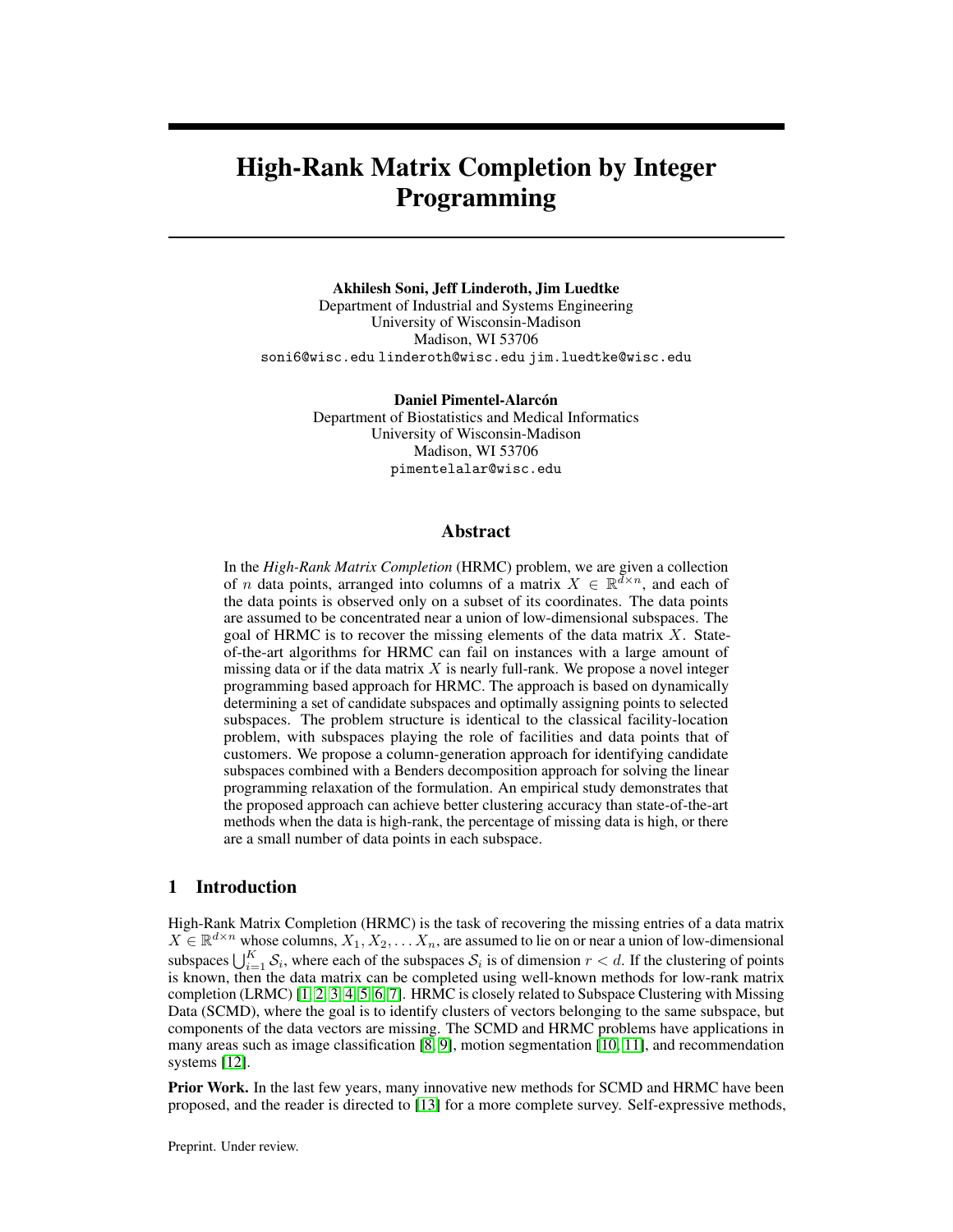- <span id="page-12-0"></span>[30] AH Land and AG Doig. An automatic method of solving discrete programming problems. *Econometrica*, 28(3):497–520, 1960.
- [31] J. F. Benders. Partitioning procedures for solving mixed-variables programming problems. *Numerische mathematik*, 4(1):238–252, 1962.
- [32] L. R. Ford and D. R. Fulkerson. A suggested computation for maximal multi-commodity network flows. *Management Science*, 5(1):97–101, 1958. doi: 10.1287/mnsc.5.1.97. URL <https://doi.org/10.1287/mnsc.5.1.97>.
- [33] C. Barnhart, E. L. Johnson, G. L. Nemhauser, M. W. P. Savelsbergh, and P. H. Vance. Branch and price: Column generation for solving huge integer programs. *Operations Research*, 46: 316–329, 1998.
- [34] Frank H. Clarke. *Optimization and Nonsmooth Analysis*. John Wiley & Sons, 1983.
- [35] Boris Polyak. *Introduction to optimization*. Optimization Software, Inc, 1987.
- [36] Gurobi Optimization. Algorithms in gurobi, 2016. URL [https://www.gurobi.com/pdfs/](https://www.gurobi.com/pdfs/user-events/2016-frankfurt/Die-Algorithmen.pdf) [user-events/2016-frankfurt/Die-Algorithmen.pdf](https://www.gurobi.com/pdfs/user-events/2016-frankfurt/Die-Algorithmen.pdf).
- [37] Nagarajan Natarajan and Inderjit Dhillon. Inductive matrix completion for predicting genedisease associations. *Bioinformatics (Oxford, England)*, 30:i60–i68, 06 2014. doi: 10.1093/ bioinformatics/btu269.
- [38] Suman Bera, Deeparnab Chakrabarty, Nicolas Flores, and Maryam Negahbani. Fair algorithms for clustering. In H. Wallach, H. Larochelle, A. Beygelzimer, F. dAlché-Buc, E. Fox, and R. Garnett, editors, *Advances in Neural Information Processing Systems*, volume 32. Curran Associates, Inc., 2019. URL [https://proceedings.neurips.cc/paper/2019/file/](https://proceedings.neurips.cc/paper/2019/file/fc192b0c0d270dbf41870a63a8c76c2f-Paper.pdf) [fc192b0c0d270dbf41870a63a8c76c2f-Paper.pdf](https://proceedings.neurips.cc/paper/2019/file/fc192b0c0d270dbf41870a63a8c76c2f-Paper.pdf).

## A Appendix

#### A.1 Parameters choice for state-of-the-art methods

<span id="page-12-1"></span>We tuned the methods against which we compare our MILP approach for different parameter configurations. We report these configurations in Table [1.](#page-12-1) The range for each parameter is based on the recommendations from the original papers [15, 13, [24\]](#page-11-8). The best parameter configuration is selected based on the least misclassification error.

| rable 1. I arameters enoice for evaluated argometring        |                                                                                                                                                                         |  |  |  |  |
|--------------------------------------------------------------|-------------------------------------------------------------------------------------------------------------------------------------------------------------------------|--|--|--|--|
| <b>Algorithm</b>                                             | <b>Parameters</b>                                                                                                                                                       |  |  |  |  |
| $ZF-SSC$ [15]<br>Alt-PZF-EnSC+gLRMC [13]<br>$k$ -GROUSE [24] | $\lambda \in \{10^{-3}, 10^{-2}, 0.1, 1, 10, 10^{2}, 10^{3}\}\$<br>$\lambda \in \{5, 50, 300\}, \gamma \in \{0.5, 0.7, 0.9\}$<br>$\eta_0 = 0.1$ , diminishing step size |  |  |  |  |

Table 1: Parameters choice for evaluated algorithms

#### A.2 Computation time

We report the total computation time of each method on a representative set of instances in Table [2.](#page-13-0)

We report detailed computational times of the MILP approach in Table [3.](#page-13-1) For the same instances reported in Table [2,](#page-13-0) we report the number of new columns generated from solving the pricing problem (# New cols), the number of Benders cuts at the Root node and in the B&B (Callback), the number of nodes explored in B&B tree, the MILP total solution time (Total sol. time), the time spent solving the pricing problem (Pricing), the time spent solving the Benders LP (Benders LP), the time spent in B&B tree (B&B), and the time spent in calculating residuals costs (Residuals). All numbers reported in Table [3](#page-13-1) are averaged over five different random instances.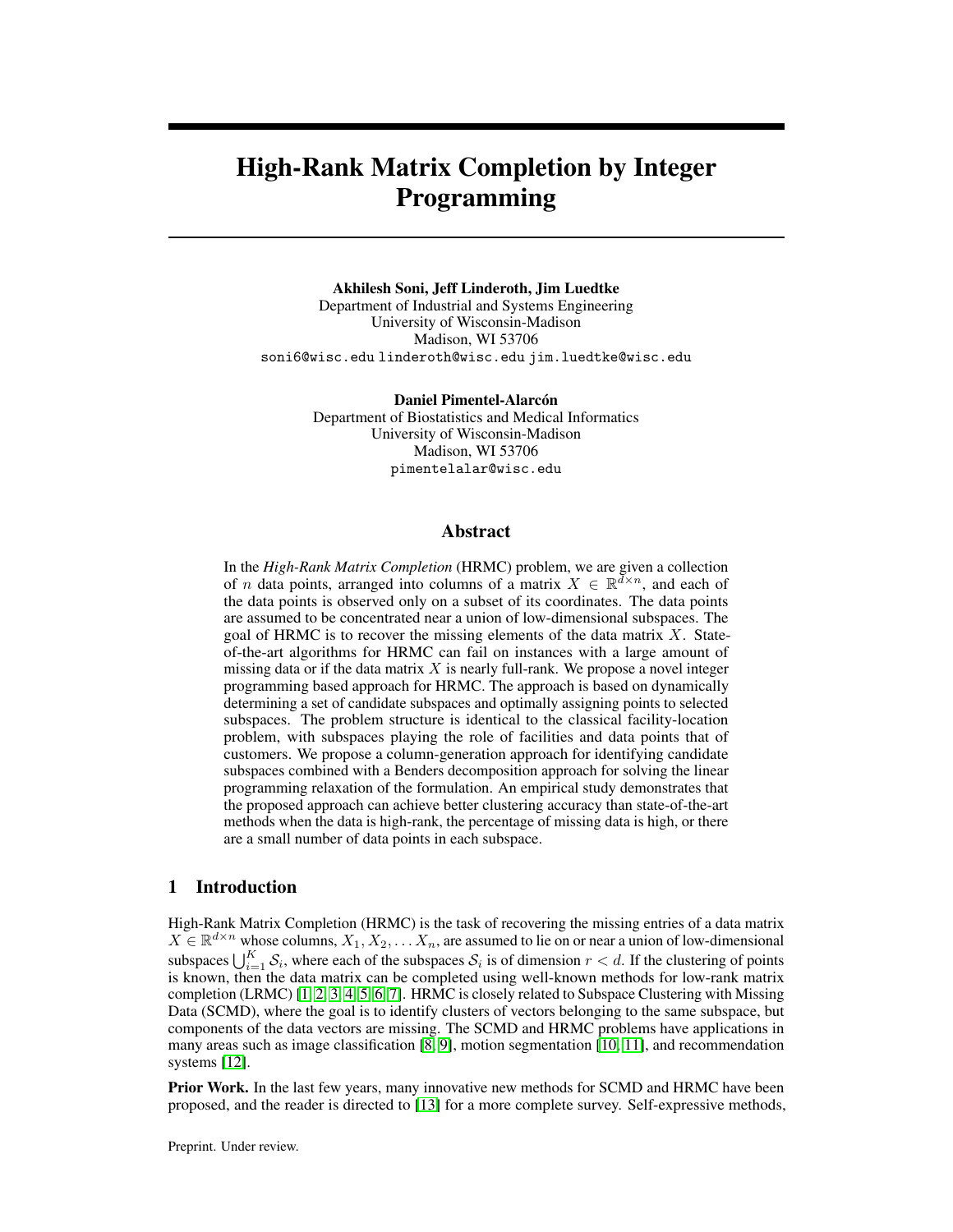| -----                     | <u>.</u> |                             |       |             |  |
|---------------------------|----------|-----------------------------|-------|-------------|--|
| ZF-SSC<br><b>Instance</b> |          | Alt-PZF-EnSC+gLRMC k-GROUSE |       | <b>MILP</b> |  |
| $I-40-200-4-3-60$         | 118.6    | 1591.2                      | 153.6 | 2680.4      |  |
| $I-30-200-6-3-20$         | 163.7    | 672.3                       | 181.9 | 3830.3      |  |
| $I-30-200-6-3-40$         | 155.6    | 791.2                       | 190.7 | 4127.3      |  |
| $I-30-300-6-3-65$         | 338.9    | 29205.9                     | 347 2 | 12299.4     |  |
| $I-30-360-9-3-60$         | 290.2    | 41123.5                     | 2912  | 111177      |  |

<span id="page-13-0"></span>Table 2: Comparison of computation time (s). Instance notation: I-30-200-6-3-40 stands for  $d =$ 30,  $n = 200$ ,  $\hat{K} = 6$ ,  $r = 3$ ,  $\hat{f} = 40\%$ 

Table 3: Detailed computational times for MILP

<span id="page-13-1"></span>

| Instance          | # New cols | # Benders cuts |                | #B&B nodes   | Time(s)         |         |            |        |           |
|-------------------|------------|----------------|----------------|--------------|-----------------|---------|------------|--------|-----------|
|                   |            | Root node      | Callback       |              | Total sol. time | Pricing | Benders LP | B&B    | Residuals |
| $I-30-120-6-3-65$ | 140241     | 11663          | 2558           | 11           | 19739.4         | 7944.2  | 126.1      | 755.5  | 6977.9    |
| $I-30-160-4-2-60$ | 37104      | 7167           | $\mathbf{0}$   | $\Omega$     | 2002.5          | 998.7   | 7.6        | 2.2    | 997.9     |
| $I-30-160-4-3-60$ | 49982      | 7071           | $\theta$       | $\Omega$     | 3043.6          | 1426.3  | 9.3        | 3.4    | 1382.0    |
| $I-30-180-6-3-65$ | 146253     | 14334          | 144            | $\Omega$     | 18751.7         | 8188.4  | 143.1      | 146.0  | 7313.3    |
| $I-30-200-5-3-60$ | 51252      | 8156           | $\mathbf{0}$   | $\Omega$     | 2841.3          | 1410.3  | 9.2        | 3.2    | 1419.1    |
| $I-30-200-6-3-10$ | 28246      | 8135           | 0              | $\mathbf{0}$ | 4177.5          | 1550.6  | 16.0       | 3.3    | 1736.3    |
| $I-30-200-6-3-20$ | 33257      | 8998           | $\overline{0}$ | $\Omega$     | 3816.7          | 1440.7  | 30.2       | 2.7    | 1625.3    |
| $I-30-200-6-3-30$ | 30042      | 10090          | $\theta$       | $\Omega$     | 3417.2          | 1286.6  | 15.6       | 2.3    | 1410.0    |
| $I-30-200-6-3-40$ | 34774      | 9163           | $\overline{0}$ | $\Omega$     | 4111.3          | 1741.6  | 16.4       | 3.9    | 1892.0    |
| $I-30-200-6-3-50$ | 37211      | 8316           | $\overline{0}$ | $\theta$     | 4125.6          | 1820.0  | 16.9       | 4.9    | 1937.3    |
| $I-30-200-6-3-55$ | 50338      | 9613           | $\overline{0}$ | $\Omega$     | 5799.6          | 2663.3  | 19.1       | 4.0    | 2727.6    |
| $I-30-200-6-3-60$ | 64502      | 10073          | $\theta$       | $\Omega$     | 7058.0          | 3486.1  | 32.6       | 7.6    | 3458.6    |
| $I-30-200-6-3-65$ | 118255     | 12552          | 120            | $\Omega$     | 14453.6         | 6834.9  | 94.9       | 164.8  | 6420.3    |
| $I-30-200-6-3-70$ | 135352     | 11627          | 2560           | 11           | 21699.9         | 9593.6  | 129.1      | 2010.8 | 8702.6    |
| $I-30-240-6-3-60$ | 57925      | 11514          | $\mathbf{0}$   | $\Omega$     | 4125.6          | 2010.9  | 16.4       | 4.1    | 2012.4    |
| $I-30-240-6-3-65$ | 87303      | 12461          | $\Omega$       | $\Omega$     | 11813.3         | 5821.1  | 61.5       | 15.9   | 5598.9    |
| $I-30-280-7-3-60$ | 71170      | 13946          | $\overline{0}$ | $\Omega$     | 4538.0          | 2169.4  | 22.5       | 7.4    | 2059.2    |
| $I-30-300-6-3-65$ | 67051      | 15379          | $\theta$       | $\Omega$     | 12272.0         | 5872.8  | 69.1       | 18.5   | 5763.1    |
| $I-30-320-8-3-60$ | 79744      | 16073          | 188            | $\Omega$     | 15189.5         | 7779.2  | 166.9      | 154.7  | 7676.5    |
| $I-30-360-6-3-65$ | 60075      | 15951          | $\overline{0}$ | $\Omega$     | 6924.0          | 3620.2  | 29.5       | 8.0    | 3603.9    |
| $I-30-360-9-3-60$ | 86972      | 19349          | $\theta$       | $\Omega$     | 11082.7         | 5647.4  | 72.8       | 15.3   | 5488.2    |
| $I-30-60-6-3-65$  | 54863      | 5026           | 432            | 8            | 4114.2          | 1490.8  | 32.2       | 88.3   | 1385.7    |
| $I-40-160-4-2-60$ | 28746      | 6071           | 28             | $\Omega$     | 4250.8          | 2077.7  | 14.6       | 3.2    | 2158.3    |
| $I-40-200-4-3-60$ | 31498      | 7561           | $\mathbf{0}$   | $\Omega$     | 2673.6          | 1217.2  | 8.0        | 2.5    | 1286.2    |

We point out that the majority of the computational time in our MILP approach is spent in calculating residuals costs and from solving the pricing problem many times. the time spent on processing the B&B tree is very small ( $\approx$  1%) of the total MILP time when no Benders cuts are generated in B&B tree with the callback. When Benders cuts are required to be generated in the B&B tree, then the time spent processing the B&B tree goes up as well. We also observe that in most cases the problem is solved without branching at all—the number of B&B nodes is 0. The time spent in solving LP relaxations while generating Benders cuts is also very small.

#### A.3 Residuals

We report the sum of squared residuals from the best fit subspace for the instances reported in Section 4.1. In Figure [3,](#page-14-0) we plot the log of the sum of squared residuals on the y axis and consider different settings on the x axis, similar to Figure 1. The residual distance is calculated for each vector  $j \in [n]$ from the best fit subspace (U) of the corresponding cluster:  $\sum_{j \in [n]} ||(X_j)_{\Omega} - P_{U_{j,j}}(X_j)_{\Omega}||_2^2$ .

We fix the values  $d = 30$ ,  $n = 200$ ,  $K = 6$ ,  $r = 3$  for the instances whose results are depicted in Figure [3a,](#page-14-0) and we observe that in low missing data regime  $(< 50\%)$ , LRMC based methods (Alt-PZF-EnSC+gLRMC and k-GROUSE) have the smallest residuals. This is as expected; LRMCbased methods are known to perform quite well with this amount of missing data. Both Alt-PZF-EnSC+gLRMC and k-GROUSE are sensitive to the amount of missing data, and the residuals increase rapidly with an increase in missing data. MILP outperforms both of these methods in the high-missing data regime  $($  > 50%).

To create instances for Figure [3b,](#page-14-0) we fix  $n = 40K$ ,  $f = 60\%$ , and we vary d, r, and K. We observe that for all the methods, log of the sum of the residuals decreases as we move towards the low-rank regime, implying that we recover a better basis for each subspace when the total dimension  $(Kr)$  is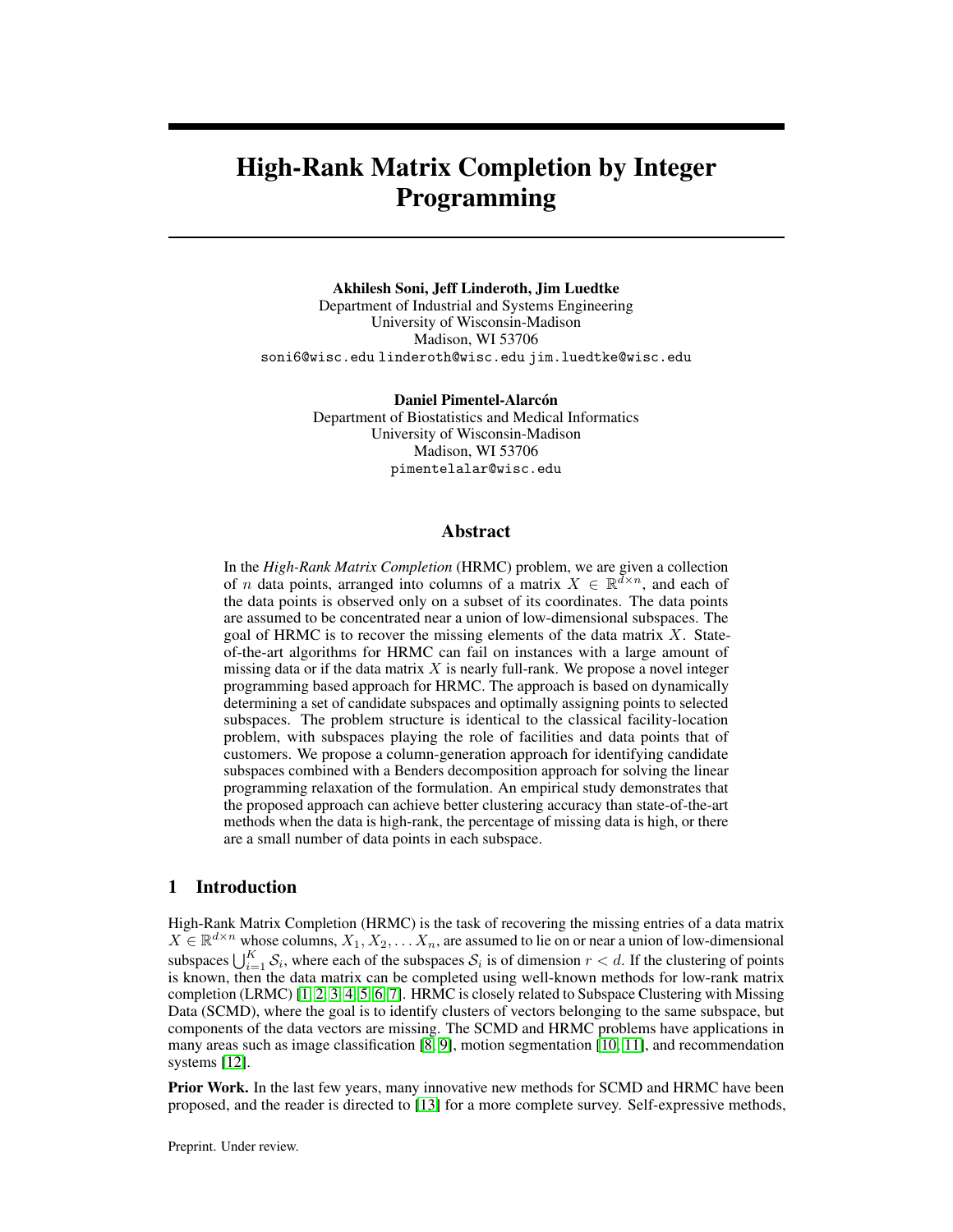<span id="page-14-0"></span>

(c) Effect of points per subspace

Figure 3: Sum of square of residuals from best fit subspace error as a function of missing data,  $d/Kr$ , and # of points per subspace.

smaller than ambient dimension  $(d)$ . MILP yields the smallest residuals in both the low-rank and high-rank regimes.

We study the effect of the average number of points sampled from each subspace in Figure [3c.](#page-14-0) To create this figure, we fix  $d = 30, K = 6, r = 3, f = 65\%$ , and we vary the number of points per subspace between 10-60. We observe that throughout this range, MILP yields the lowest residuals. Self-expressive methods (ZF-SSC and Alt-PZF-EnSC+gLRMC ) do not perform well in these results since there are few points sampled from each subspace.

#### A.4 Synthetic experiments on noisy data

We test all the algorithms on synthetic noisy data. Similar to Section 4.1, we construct  $K$  random subspaces with bases  $U_k \in \mathbb{R}^{d \times r}$ ,  $\forall k \in [K]$ . Each entry of  $U_k$  is sampled from a standard Gaussian. We then generate *n* different data vectors. Each data vector  $j \in [n]$  is sampled from one of the K subspaces with additive white noise i.e.  $X_j = U_k v_j + v_j$  for a random  $k \in [K], v_j \in \mathbb{R}^r$  is sampled from a standard Gaussian, and the elements of  $\nu_j$  are distributed as  $\mathcal{N}(0, 0.3)$ . We consider the same sized instances as in Section 4.1 with additive white noise. We show the misclassification error for this setting in Figure [4](#page-15-0) and the residuals in Figure [5.](#page-16-0) We observe that even with noise, MILP outperforms other methods in the high-missing data regime (Figures [4a](#page-15-0) and [5a\)](#page-16-0), the high-rank regime (Figures [4b](#page-15-0) and [5b\)](#page-16-0), and in the fewer points per subspace regime (Figures [4c](#page-15-0) and [5c\)](#page-16-0).